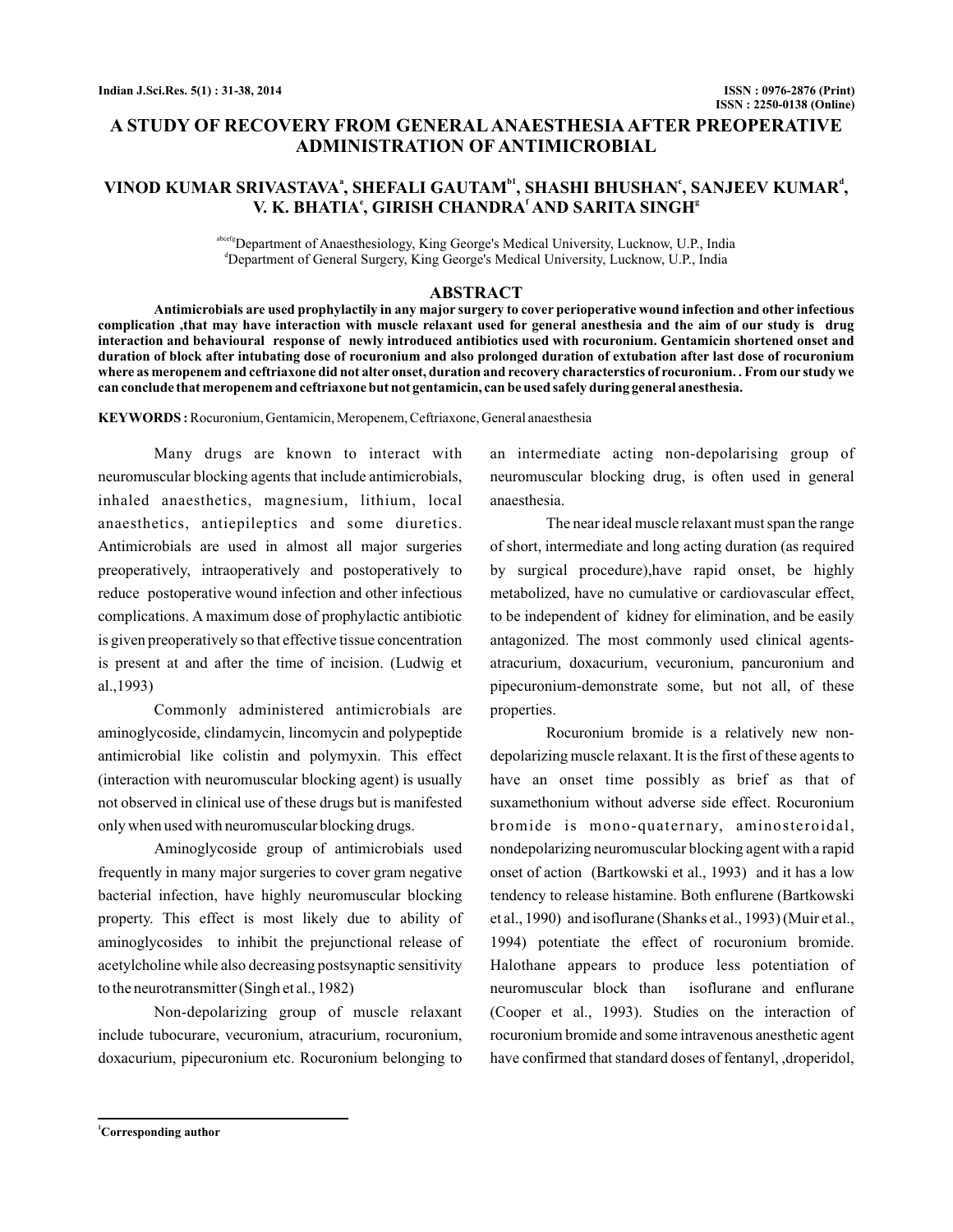midazolam, etomidate, thiopentone and propofol do not have any clinically significant effect on the action of rocuronium bromide (Khuenl-Brady et al., 1992)

Recently many newer antimicrobials have been introduced in the clinical practice to combat tough infections particularly in critically ill patients. Increasing use of newer antimicrobials (Ceftriaxone, Meropenem, Polymyxin,Piperacillin, Vancomycin etc.) in preoperative, intraoperative and postoperative sessions has motivated to workout to the best of our efforts, the drug interaction and behavioural response when coadministered with a neuromuscular blocking agent.

#### **MATERIALSAND METHODS**

This study is randomized, prospective, double blind, case control study carried out on admitted patients of Gandhi Memorial & Associated Hospitals ,KG medical university , Lucknow,(former CSSMU) undergoing various surgical procedures under general anaesthesia (GA) after getting approval from Ethical Committee, King George's Medical University, UP, Lucknow and obtaining a written consent from the patient relative.

For this purpose a total of 80 patients of eigher sex of age group between 18-50 yrs and ASA grade I&II were submitted. Patients of renal, pulmonary, cardiovascular, neurological, neuromuscular diseases and deranged liver function test were excluded from our study. A general physical and detailed clinical examination supported by routine blood, urine and biochemical test as per need was carried out.

The cases were divided into two groups, the first one called control group (Group A) includes patients who received rocuronium and no antimicrobial and another called study group (Group B) includes patients who received antimicrobial with rocuronium. Group B further devided into 3 subgroup as B1 (Rocuronium with Gentamicin) B2 (Rocuronium with Meropenem ) and B3 (Rocuronium with Ceftriaxone ).

After arrival in operating room intravenous access was secured and ECG, pulse oximetry, noninvasive blood pressure, temperature and urine output was monitored at regular interval till shifting of the patient to post-operative

room. A venous blood sample was taken before medication for estimation of Na<sup>+</sup>, K<sup>+</sup>, Ca<sup>++</sup> and Mg<sup>+</sup>. Every patient received Ringer Lactate as fluid for maintenance, induction losses, fasting and blood loss as per calculations. Single dose of antimicrobial according to study group was given to patient in moderate dose (gentamicin-1.5 mg/kg, meropenem -15 mg/kg and ceftriaxone-20 mg/kg ) approximately 1 hr before induction. All patient after induction with propofol, intubating dose of rocuronium(0.6mg/kg) was given. Anaesthesia was maintained with mixture of N<sub>2</sub>O and O<sub>2</sub> (60%:40%), propofol infusion (50-200 mcg/kg) and top-up dose of rocuronium(0.15 mg/kg) during surgery and propofol infusion had stopped at end of operation. Inhalational agent and any drugs that have effect on neuromuscular function was avoided. Neuromuscular block was monitored/assessed with the help of peripheral nerve stimulator (PNS) using train of four (TOF) stimulation.

Train-of-four is a test used for measuring the level of neuromuscular blockade. In this test four consecutive stimuli of 2hz are delivered along the path of a nerve and the response of the muscle is measured in order to evaluate stimuli that are blocked versus those that are delivered. Four equal muscle contractions will result if there is no neuromuscular blockade, but if nondepolarizing blockade is present, there will be a loss of twitch height and number, which will indicate the degree of blockade. Four twitches with different height means there is less than 75% block, three twitches means 75% block, two twitches means 80%,one twich mean95% block and no twich means 100% block.

After administration of propofol, the nerve stimulator was switched on to maximal current output to ensure that a supramaximal stimulus is applied. After intubating dose of rocuronium, time of giving intubating dose of rocuronium, laryngoscopy and intubation, first topup dose, last topup dose,reversal agent and finally time of patient awakening and tracheal extubation was noted.By noting all time  $T_1$  (duration from intubating dose of relaxant to laryngoscopy and intubation),  $T_2$  (Duration from intubating dose of relaxant to first topup dose of relaxant )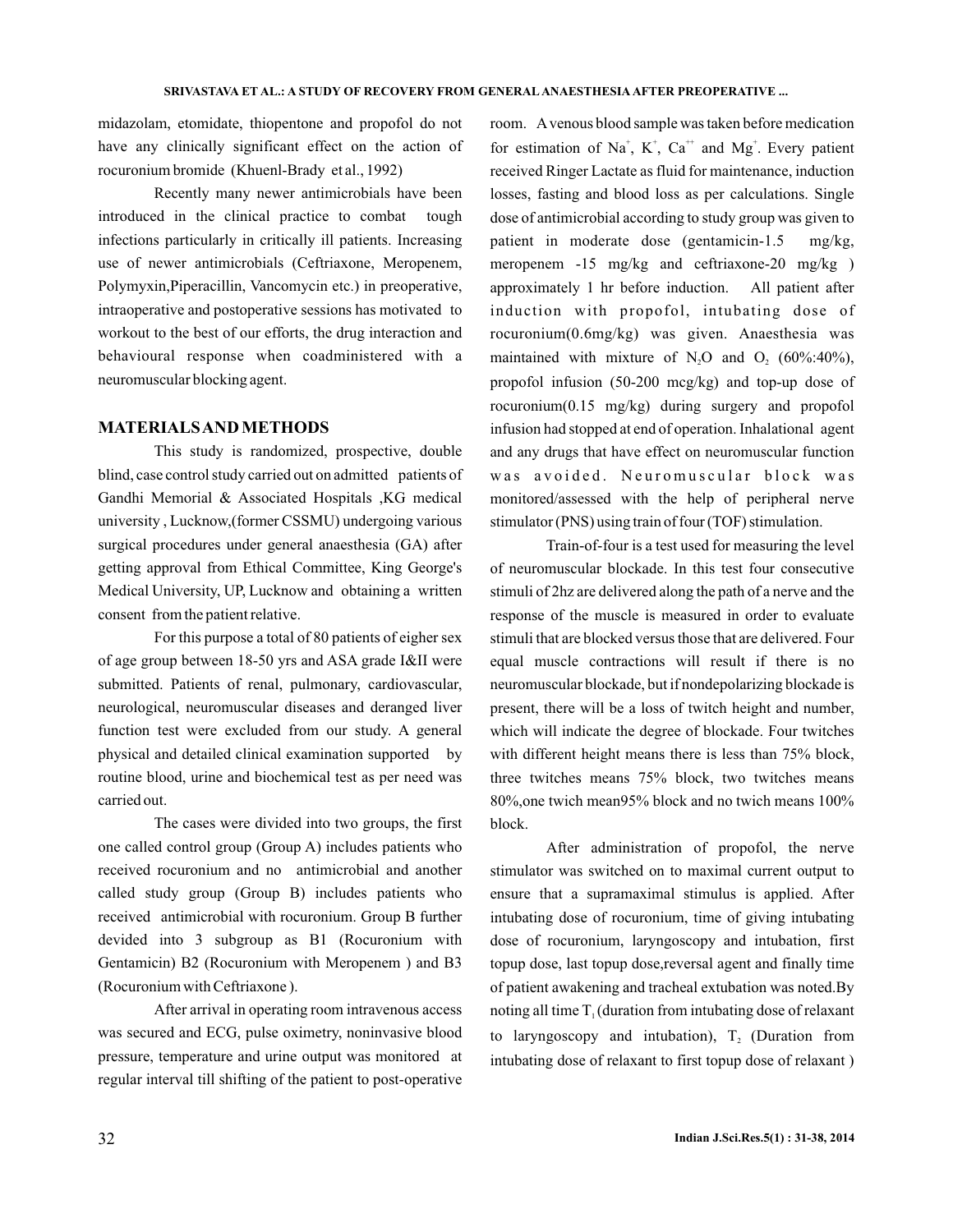and  $T_3$  Duration from last topup dose to patient awakening and tracheal extubation) was calculated.

Temperature of local site and body was controlled with airwarmer, fluid warmer & blanket. A blood sample was taken before induction and before reversal for estimation of  $\mathrm{Na}^+$ ,  $\mathrm{K}^+$ ,  $\mathrm{Ca}^{++}$  and  $\mathrm{Mg}^{++}$ . Two patient found to have abnormal electrolyte were excluded from the study.

Effect of antimicrobials on the onset of blockade, duration of blockade & recovery characterstics of rocuronium was assessed. Laryngoscopy was done when there is no twitch response after TOF stimulation. First topup and successive top-up was given at appearence of first twich response after TOF stimulation. Reversal of residual neuromuscular block was performed by mixture of neostigmine (50 µg/kg) and glycopyrrolate (0.01mg/kg) when at least 3 twitches in TOF stimulation was recorded. Extubation of trachea was done under vision when the patient was fully awake, breathing spontaneously and following the verbal commands. The recovery from anaesthesia was assessed by TOF response as well as clinically by sustained hand grip, head raising and intact bulbar reflexes.

## **RESULTS**

This chapter describes results obtained from analysis of data by using SPSS (Statistical Package for Social Sciences) Version 15.0 statistical Analysis Software. The values were represented in Number  $(\% )$  and Mean $\pm$ SD.

Distribution of patient according to age, gender, ASA grade, height and weight was statistically not significant in all the groups.

Table 1, shows Mean age of patients in Groups A,

|                          |                                                              |                 | Table 1: Distribution of Subjects according to age |                 |                       |                |                   |                 |            |
|--------------------------|--------------------------------------------------------------|-----------------|----------------------------------------------------|-----------------|-----------------------|----------------|-------------------|-----------------|------------|
|                          | Age                                                          |                 | Group A                                            |                 | Group B1              |                | Group B2          |                 | Group B3   |
| S.No.                    | (years)                                                      | $\blacksquare$  | న్                                                 | Ξ               | ২ৎ                    | Ξ              | న                 | Ξ               | ℅          |
|                          | $\leq 20$                                                    | $\mathbf{\sim}$ | 10.0                                               |                 | 5.0                   | 3              | 15.0              | $\mathbf{\sim}$ | 10.0       |
| $\overline{\mathcal{C}}$ | $21 - 30$                                                    | Γ               | 35.0                                               | $\overline{10}$ | 50.0                  | 3              | 15.0              | 4               | 20.0       |
| 3.                       | $31 - 40$                                                    | 3               | 15.0                                               | 5               | 25.0                  | 2              | 10.0              | $\overline{ }$  | 35.0       |
| 4                        | $41 - 50$                                                    | $\infty$        | 40.0                                               | 4               | 20.0                  | $\overline{c}$ | 60.0              | $\overline{a}$  | 35.0       |
|                          | Mean±SD                                                      |                 | $35.55 \pm 11.62$                                  |                 | $33.00 + 9.19$        |                | $38.20 \pm 11.77$ |                 | 36.20±8.95 |
|                          | $\chi^2$ =13.696 (df=9); p=0.134<br>$n =$ Number of patients |                 |                                                    |                 | SD=Standard deviation |                |                   |                 |            |

B1, B2 and B3 was 35.55±11.62, 33.00±9.19, 38.20±11.77 and 36.20±8.95 years respectively. On comparing the data statistically, no significant intergroup difference was observed  $(p=0.134)$ .

Table 2, shows distribution of subjects according to their gender and on comparing data statistically no significant difference was observed (p=0.940).

| S.No. | Gender |    | <b>Group A</b> |   | Group B1 |    | Group B <sub>2</sub> |    | Group B3      |
|-------|--------|----|----------------|---|----------|----|----------------------|----|---------------|
|       |        | n  | $\frac{0}{0}$  | n | $\%$     | N  | $\frac{6}{9}$        | n  | $\frac{6}{9}$ |
| 1.    | Female | 10 | 50.0           | 9 | 45.0     | 10 | 50.0                 | 11 | 55.0          |
| 2.    | Male   | 10 | 50.0           |   | 55.0     | 10 | 50.0                 | 9  | 45.0          |

**Table 2: Distribution of Subjects according to gender**

 $\mu^2$ =0.400 (df=3); p=0.940 n = Number of patients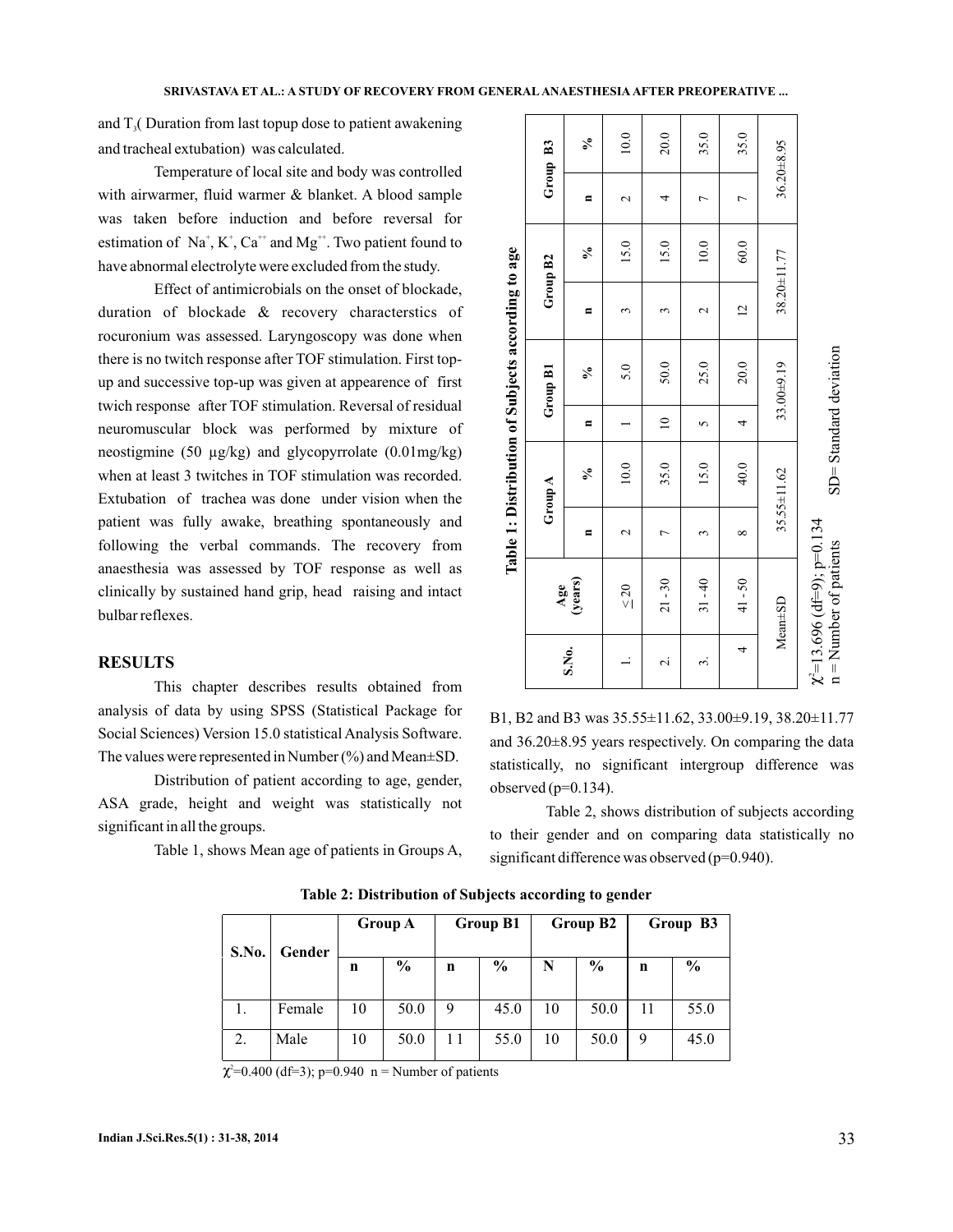

**Table 3: Distribution of Subjects according to ASA Grade**

| S.<br>No. | <b>ASA</b><br>Grade |    | <b>Group A</b> |    | <b>Group B1</b> |    | Group B <sub>2</sub> |             | Group<br>B <sub>3</sub> |
|-----------|---------------------|----|----------------|----|-----------------|----|----------------------|-------------|-------------------------|
|           |                     | n  | $\frac{0}{0}$  | n  | $\frac{0}{0}$   | n  | $\%$                 | $\mathbf n$ | $\frac{6}{9}$           |
| 1.        |                     | 12 | 60.0           | 14 | 70.0            | 13 | 65.0                 | 13          | 65.0                    |
| 2.        | П                   | 8  | 40.0           | 6  | 30.0            |    | 35.0                 | 7           | 35.0                    |

 $e^2$ =0.440 (df=3); p=0.932 n = Number of patients

**Table 4: Comparison of Anthropometric Measurements in different groups**

| S.No. | <b>Parameter</b> |                                  | <b>Group A</b>                     |  | <b>Group B1</b> |           | Group B <sub>2</sub> |           | Group B3 |           |  |  |
|-------|------------------|----------------------------------|------------------------------------|--|-----------------|-----------|----------------------|-----------|----------|-----------|--|--|
|       |                  | Mean                             | <b>SD</b>                          |  | Mean            | <b>SD</b> | Mean                 | <b>SD</b> | Mean     | <b>SD</b> |  |  |
| 1.    | Height           | 162.15                           | 9.10                               |  | 162.63          | 8.82      | 163.45               | 7.72      | 160.25   | 9.16      |  |  |
|       |                  | F (ANOVA) = 0.484; p=0 .694 (NS) |                                    |  |                 |           |                      |           |          |           |  |  |
| 2.    | Weight           | 60.50                            | 10.12                              |  | 60.25           | 8.69      | 60.70                | 10.56     | 57.73    | 7.09      |  |  |
|       |                  |                                  | $F (ANOVA) = 0.456$ ; p=0.714 (NS) |  |                 |           |                      |           |          |           |  |  |

 $SD = Standard deviation$ 

Table 3, shows the ASA grade of subjects in all groups and majority of subjects in all the groups were in ASA Grade I. On comparing the data statistically, no significant intergroup difference was observed (p=0.932).

Table 4, shows,comparison of weight and height of all subjects in different age groups. Mean height of the

patients ranged from 160.25±9.16 cm (Group B3) to 163.45±7.72 cm (Group B2). Statistically, there was no significant difference in height of patients in different groups (F=0.484; p=0.694).

Mean weight of the patients ranged from 57.73±7.09 kg (Group B3) to 60.70±10.56 kg (Group B2).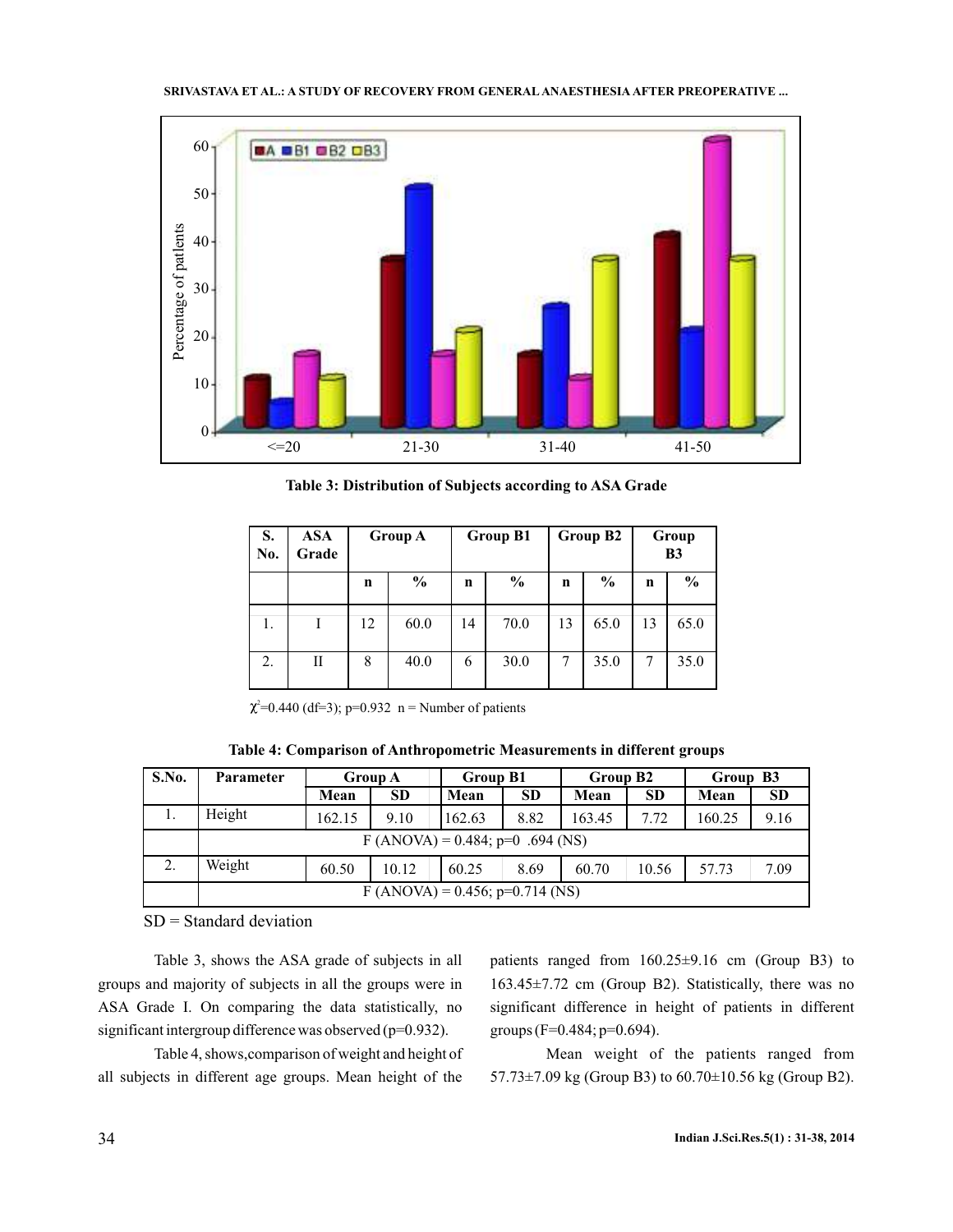On comparing the data statistically, no significant intergroup difference was observed (p=0.714).

Table 5 shows, comparison of hemodynamic and other vital parameters in different groups. At baseline all the groups were matched for mean heart rate, SBP, DBP, MAP, temperature and % oxygen saturation showing no statistically significant difference among groups (p>0.05).

Table 6, shows comparison of mean time in minutes of laryngoscopy and intubation $(t_1)$ , first top-up dose of relaxant(t<sub>2</sub>) and last top-up dose of relaxant(t<sub>3</sub>) after intubating dose of relaxant among all groups.

Table 7, shows comparison of mean time in minutes taken for reversal, motor response with sustained head raising and hand grip and extubation after intubating dose of relaxant among all groups.

Table 8, shows comparison of different duration  $(T_1, T_2, and T_3)$  in minutes of all groups.

Mean value of  $T_1$  (duration from intubating dose of relaxant to laryngoscopy and intubation) for group A, B1, B2 and B3 was 1.68±0.10, 1.56±0.10, 1.67±0.10 and  $1.67\pm0.12$  minutes respectively. Group B1 took minimum time while group A took maximum time. Intergroup

| <b>SN</b> | Parameter                | <b>Group A</b> |           |        | <b>Group B1</b> | Group B <sub>2</sub> |           | Group B3 |           |
|-----------|--------------------------|----------------|-----------|--------|-----------------|----------------------|-----------|----------|-----------|
|           |                          | Mean           | <b>SD</b> | Mean   | <b>SD</b>       | Mean                 | <b>SD</b> | Mean     | <b>SD</b> |
| 1.        | Heart rate               |                |           |        |                 |                      |           |          |           |
|           | (bpm)                    | 78.05          | 7.20      | 82.00  | 9.51            | 79.25                | 9.03      | 82.80    | 8.76      |
|           | $F=1.339; p=0.268$       |                |           |        |                 |                      |           |          |           |
| 2.        | $SBP$ (mm $Hg$ )         | 119.90         | 10.18     | 122.65 | 9.91            | 122.90               | 10.14     | 120.20   | 9.19      |
|           | $F=0.514$ ; p=0.674      |                |           |        |                 |                      |           |          |           |
| 3.        | $DBP$ (mm $Hg$ )         | 76.50          | 5.57      | 79.00  | 6.46            | 77.40                | 7.02      | 78.55    | 6.35      |
|           | $F=0.630; p=0.598$       |                |           |        |                 |                      |           |          |           |
| 4.        | $\overline{MAP}$ (mm Hg) | 90.97          | 5.84      | 93.55  | 6.21            | 92.57                | 6.86      | 92.43    | 6.32      |
|           | $F=0.569$ ; p=0.637      |                |           |        |                 |                      |           |          |           |
| 5.        | Temp. $(^{\circ}C)$      | 36.23          | 0.30      | 36.25  | 0.26            | 36.30                | 0.38      | 36.43    | 0.34      |
|           | $F=1.538$ ; $p=0.212$    |                |           |        |                 |                      |           |          |           |
| 6.        | SpO <sub>2</sub>         | 99.10          | 0.45      | 99.10  | 0.55            | 99.25                | 0.44      | 99.05    | 0.39      |
|           | $F=0.699$ ; $p=0.555$    |                |           |        |                 |                      |           |          |           |

**Table 5: Comparison of Hemodynamic and other vitals parameters in different groups**

SBP=Systolic blood pressure; DBP=Diastolic blood pressure MAP=Mean arterial pressure; Temp= Temperature SpO<sub>2</sub>=Oxygen saturationSD = Standard deviation

| Table 6: Comparison of Mean time (minutes) taken of parameter $(t_1, t_2 \& t_3)$ among the groups |
|----------------------------------------------------------------------------------------------------|
| after intubating dose of relaxant                                                                  |

| <b>SN</b> | Level               |       | <b>Group A</b> | <b>Group B1</b> |                       | Group B2 |           | Group B3 |           |  |
|-----------|---------------------|-------|----------------|-----------------|-----------------------|----------|-----------|----------|-----------|--|
|           |                     | Mean  | <b>SD</b>      | Mean            | <b>SD</b>             | Mean     | <b>SD</b> | Mean     | <b>SD</b> |  |
| 1.        | $t_1$               | 1.68  | 0.10           | 1.56            | 0.10                  | 1.67     | 0.10      | 1.67     | 0.12      |  |
|           | $F=6.557$ ; p=0.001 |       |                |                 |                       |          |           |          |           |  |
| 2.        | $t_2$               | 30.66 | 3.23           | 58.60           | 9.43                  | 33.28    | 3.78      | 33.43    | 4.35      |  |
|           |                     |       |                |                 | $F=104.045$ ; p<0.001 |          |           |          |           |  |
|           |                     |       |                |                 |                       |          |           |          |           |  |
| 3.        | $t_3$               | 95.15 | 24.01          | 108.58          | 19.83                 | 106.58   | 27.34     | 100.63   | 18.92     |  |
|           |                     |       |                |                 | $F=1.424$ ; p=0.242   |          |           |          |           |  |

 $t_1$ = Time of laryngoscopy and intubation  $t_2$ = Time of first top-up dose of relaxant

 $t_3$  = Time of last top-up dose of relaxant SD = Standard deviation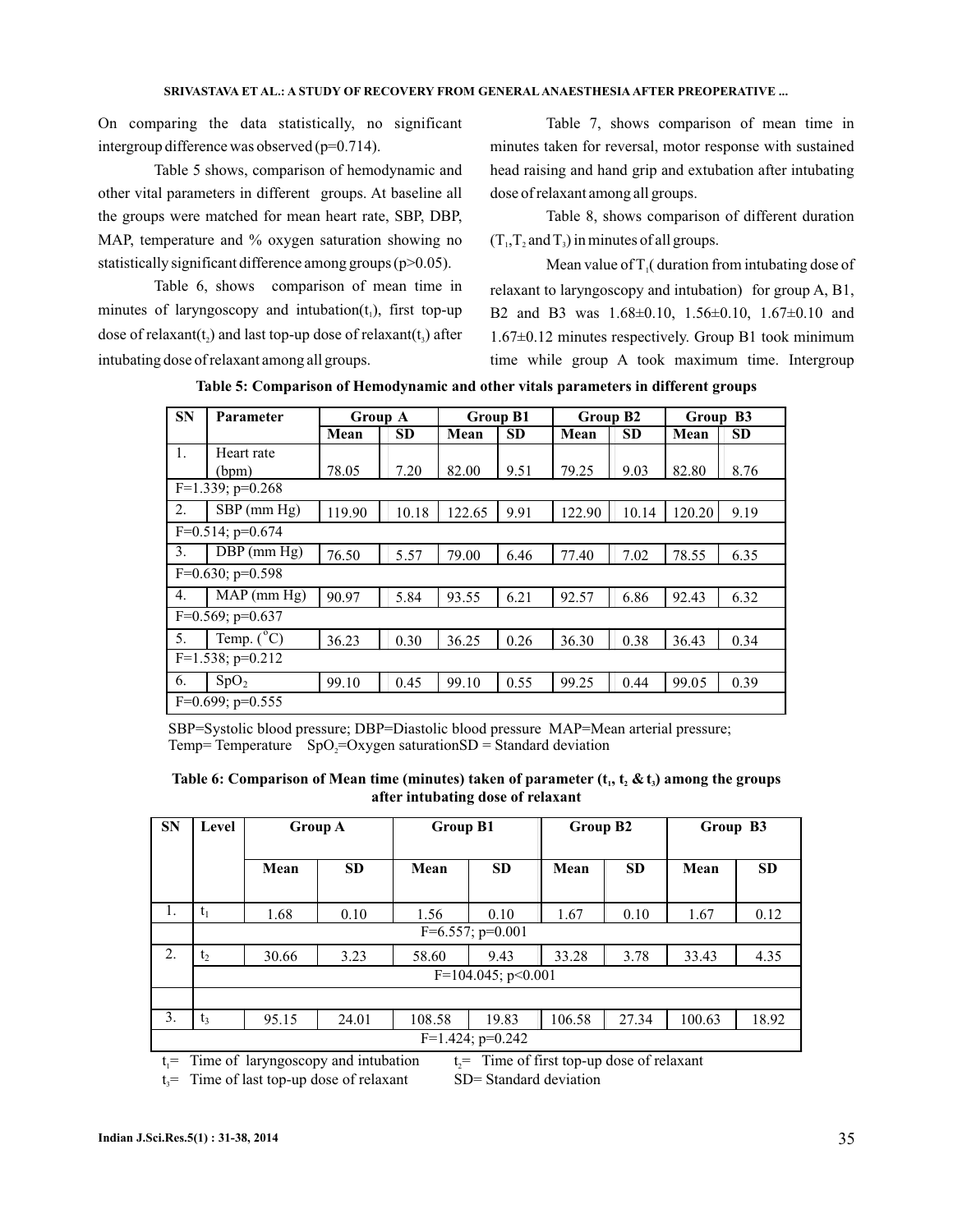#### **SRIVASTAVA ET AL.: A STUDY OF RECOVERY FROM GENERAL ANAESTHESIA AFTER PREOPERATIVE ...**

| S                  | Level                                                             | <b>Group A</b> |           | <b>Group B1</b>       |                       | Group B2 |           | Group B3 |           |
|--------------------|-------------------------------------------------------------------|----------------|-----------|-----------------------|-----------------------|----------|-----------|----------|-----------|
| $\overline{\bf N}$ |                                                                   | Mean           | <b>SD</b> | Mean                  | <b>SD</b>             | Mean     | <b>SD</b> | Mean     | <b>SD</b> |
| 1.                 | Reversal                                                          | 122.44         | 24.04     | 143.38                | 18.06                 | 135.19   | 27.71     | 127.38   | 19.20     |
|                    |                                                                   |                |           | $F=3.298$ ; $p=0.025$ |                       |          |           |          |           |
| 2.                 | Motor response<br>with sustained<br>head raising and<br>hand grip | 127.41         | 23.90     | 148.78                | 17.56                 | 140.15   | 28.00     | 132.21   | 19.17     |
|                    |                                                                   |                |           |                       | $F=3.458$ ; $p=0.020$ |          |           |          |           |
| 3.                 | Extubation                                                        | 128.10         | 23.87     | 149.41                | 17.50                 | 140.85   | 28.01     | 132.81   | 19.13     |
|                    |                                                                   |                |           |                       | $F=3.462$ ; $p=0.020$ |          |           |          |           |

### **Table 7 : Comparison of Mean time (minutes) taken for reversal, motor response with sustained head raising and hand grip and extubation**

SD= Standard deviation

| <b>SN</b> | Level          | <b>Group A</b> |           | <b>Group B1</b>       |           | Group B2 |           | Group B3 |           |
|-----------|----------------|----------------|-----------|-----------------------|-----------|----------|-----------|----------|-----------|
|           |                | Mean           | <b>SD</b> | Mean                  | <b>SD</b> | Mean     | <b>SD</b> | Mean     | <b>SD</b> |
| 1.        | $T_1$          | 1.68           | 0.10      | 1.56                  | 0.10      | 1.67     | 0.10      | 1.67     | 0.12      |
|           |                |                |           | $F=6.557$ ; p=0.001   |           |          |           |          |           |
| 2.        | T <sub>2</sub> | 30.66          | 3.23      | 58.60                 | 9.43      | 33.28    | 3.78      | 33.43    | 4.35      |
|           |                |                |           | $F=104.045$ ; p<0.001 |           |          |           |          |           |
|           |                |                |           |                       |           |          |           |          |           |
| 3.        | $T_3$          | 32.95          | 3.86      | 40.84                 | 5.22      | 34.28    | 3.16      | 32.19    | 2.61      |
|           |                |                |           | $F=21.124$ ; p<0.001  |           |          |           |          |           |

# **Table 8 : Comparison of Mean time (minutes) taken for different landmarks**

 $T_i$ = Duration from intubating dose of relaxant to laryngoscopy and intubation

 $T_2$ = Duration from intubating dose of relaxant to first top-up dose of relaxant

 $T_3$ =Duration from last topup dose of relaxant to patient awakening and tracheal extubation

SD= Standard deviation

comparison of B1 with other groups (B1vsA,p=0.002, B1 vs B2 p=0.005 and B1 vs B3 p=0.004) show statistically higher significance.

Mean value of  $T_2$  (duration from intubating dose of

relaxant to first topup dose) for group A, B1, B2 and B3 was 30.66±3.23, 58.60±9.43, 33.28±3.78 and 33.43±4.35 minutes respectively. For  $T_2$ , Group B1 took maximum time (58.60±9.43minutes) while Group A took the minimum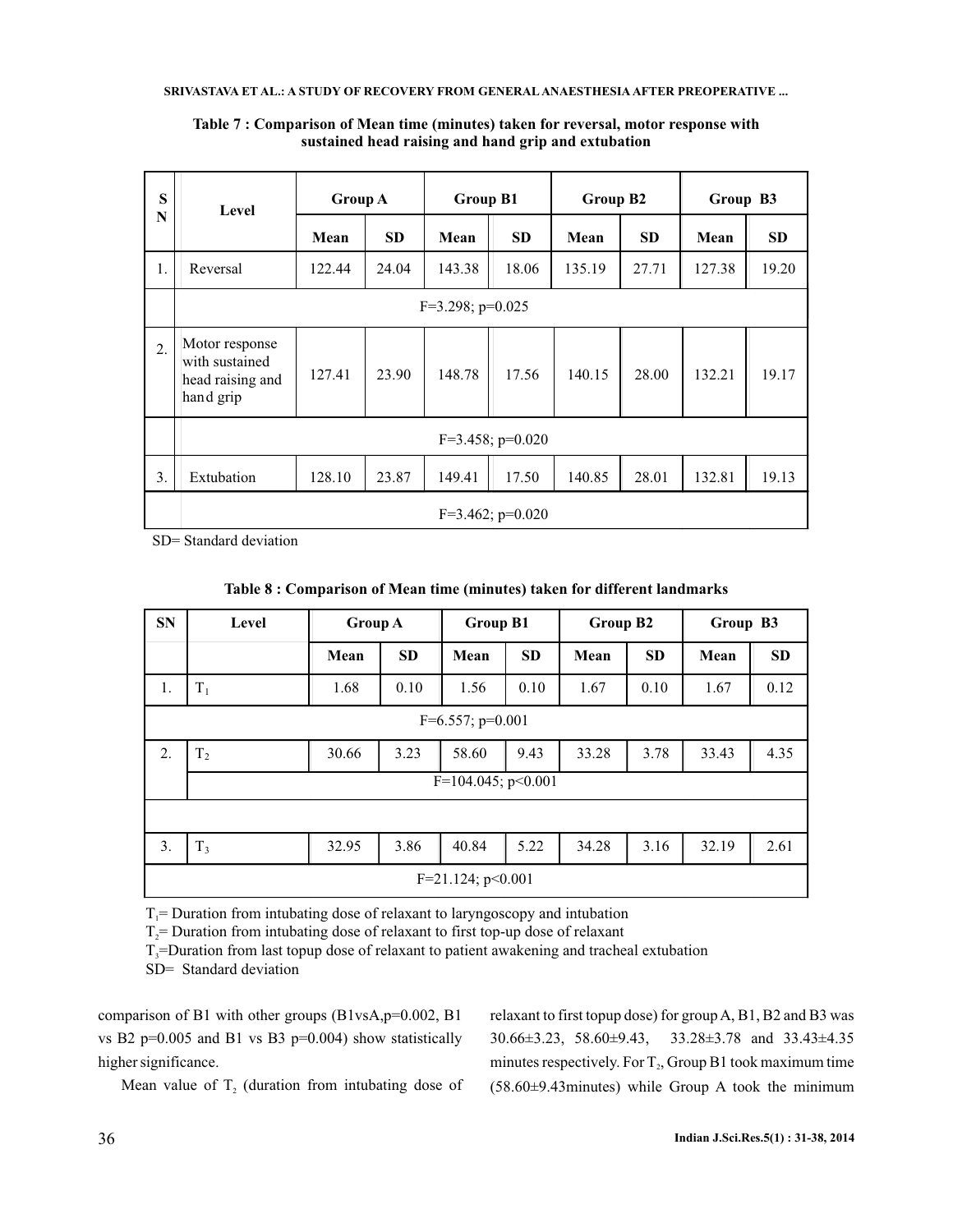time (30.66±3.23 minutes). On comparing the data statistically, a significant intergroup difference was observed (p<0.001).

Mean value of  $T_3$  (Duration from last topup dose to extubation) for group A, B1, B2 and B3 was  $32.95 \pm 3.86$ , 40.84±5.22, 34.28±3.16 and 32.19±2.61 minutes respectively. For  $T_3$ , Group B1 took maximum time (40.84±5.22 minutes) while Group B3 took the minimum time (32.19±2.61 minutes). On comparing the data statistically, a significant intergroup difference was observed (p<0.001).

### **DISCUSSION**

Concomittant drug therapy as happen in administration of General Anesthesia is well known affair. The repercussion adjust like motor car running in multiple lane road drifting from its route will meet with an accident or its speed will be slow or fast according to lane chosen. This exercise have been undertaken to resolve the issue of multiple drug therapy in administration of general anesthesia and to study the consequences of drug involved in.

Aminoglycosides antimicrobials (Amikacin, Gentamicin, Tobramicin, Neomycin, streptomycin etc.) have been established to cause prolongation of the duration of non-depolarizing muscle relaxant ( Fiekers et al., 1983) ( Dupuis et al., 1989)

Recently many newer antimicrobials (Ceftriaxone, Meropenem, Polymyxin, Piperacillin, Vancomycin etc.) have been introduced in the clinical practice to combat tough infection particularly in critically ill patients. The available literature does not mention many studies on the effect of these newer antimicrobials on the duration of Non-depolarizing muscle relaxant (Tryba et al., 1985) (Condon et al., 1995)

In our study , interaction between rocuronium and antimicrobials, the mean time taken for all the parameter (TOF3, TOF2 and TOF1 response) was minimum in group B1. In intergroup comparison of TOF1 response (95% block), B1 with other group  $(B1 \text{ vs } A \text{ p=0.001})$ ,  $(B1 \text{ vs } A \text{ p=0.001})$ B2,p=0.002) and (B1 vs B3, p=0.003) had statistically significant minimum time.

In our study time for laryngoscopy and intubation when there was no TOF response and also clinically absent diaphragmatic movement just after TOF1 response was noted and duration from intubating dose of relaxant to laryngoscopy and intubation  $(T_1)$  was calculated. Mean value of  $T_1$  for group A, B1, B2 and B3 was  $1.68 \pm 0.10$ , 1.56±0.10, 1.67±0.10 and 1.67±0.12 minutes respectively. Intergroup comparison of B1 with other groups (B1vsA,p=0.002, B1 vs B2 p=0.005 and B1 vs B3 p=0.004) show statistically higher significant.

In our study the time  $(t_2)$  of first visible twitch after intubating dose of relaxant was noted and first topup dose of relaxant given. Duration  $T_2$  (duration from intubating dose of relaxant to first topup dose) was calculated for each patient in each group. Mean value of  $T_2$  for group A, B1, B2 and B3 was 30.66±3.23, 58.60±9.43, 33.28±3.78 and 33.43±4.35 minutes respectively.

In our study recovery from general anesthesia is evaluated in steps. After last dose of relaxant when TOF3 (75% block) response appeared, reversal was given, we waited till the TOF4 response (<75% block) with sustained hand grip and head raising and diaphragmatic movements reappeared. After this the patient was extubated.  $T_3$ (Duration from last topup dose to extubation) was calculated for each patient in all group. Mean value of  $T_3$  for group A, B1, B2 and B3 was 32.95±3.86, 40.84±5.22, 34.28±3.16 and 32.19±2.61 minutes respectively.

#### **CONCLUSION**

Since gentamicin shorten the onset time of blockade, time for layngoscopy and intubation is also shortened,it also prolong the duration of rocuronium block after intubating dose and prolong the duration of recovery from last top-up dose upto extubation where as two other used antimicrobials meropenem and ceftriaxone lack all this property. It was concluded that only Gentamicin but not Meropenem and Ceftriaxone appear to alter the onset, duration and recovery characteristics of rocuronioum, so Meropenem and Ceftriaxone can be used safely during surgery under general anaesthesia.